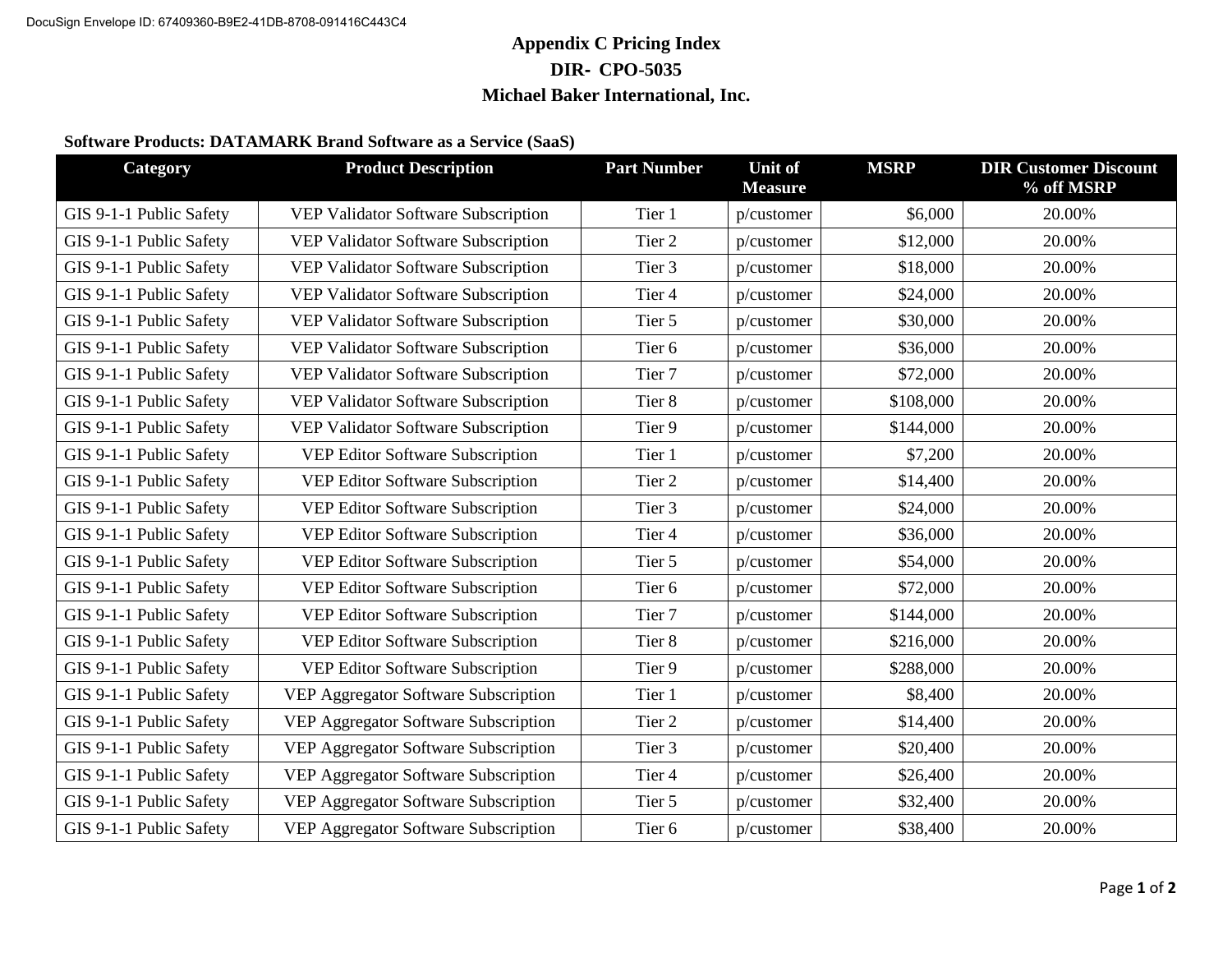# **Michael Baker**

## **INTERNATIONAL**

Notices. Except as otherwise permitted in the Agreement, notices under the Agreement shall be in writing and shall be deemed to have been given (a) five (5) business days after mailing if sent by registered or certified U.S. mail, (b) when transmitted if sent by facsimile or email, provided that a copy of the notice is promptly sent by another means specified in this section, or (c) when delivered if delivered personally or sent by express courier service. All notices shall be sent to:

ATTN: Jason Bivens, Vice President of DATAMARK Michael Baker International, Inc. 5 Hutton Centre Drive #500 Santa Ana, CA 92707

Governing Law. If there is any dispute concerning this agreement, the laws of the Customer's state will rule if required by customer's funding or legal policy. Otherwise, the Agreement is governed by and construed in accordance with the internal laws of the State of Texas without giving effect to any choice or conflict of law provision or rule that would require or permit the application of the laws of any jurisdiction other than those of the State of Texas.

## **Contact Information:**

For specific questions please contact:

| Contract Information: | Shannon Dyer    | Shannon.Dyer@mbakerintl.com    |
|-----------------------|-----------------|--------------------------------|
| Pricing Information:  | Dustin Becker   | Dustin.Backer@mbakerintl.com   |
| Project Management:   | Kirby Kissinger | Kirby.Kissinger@mbakerintl.com |